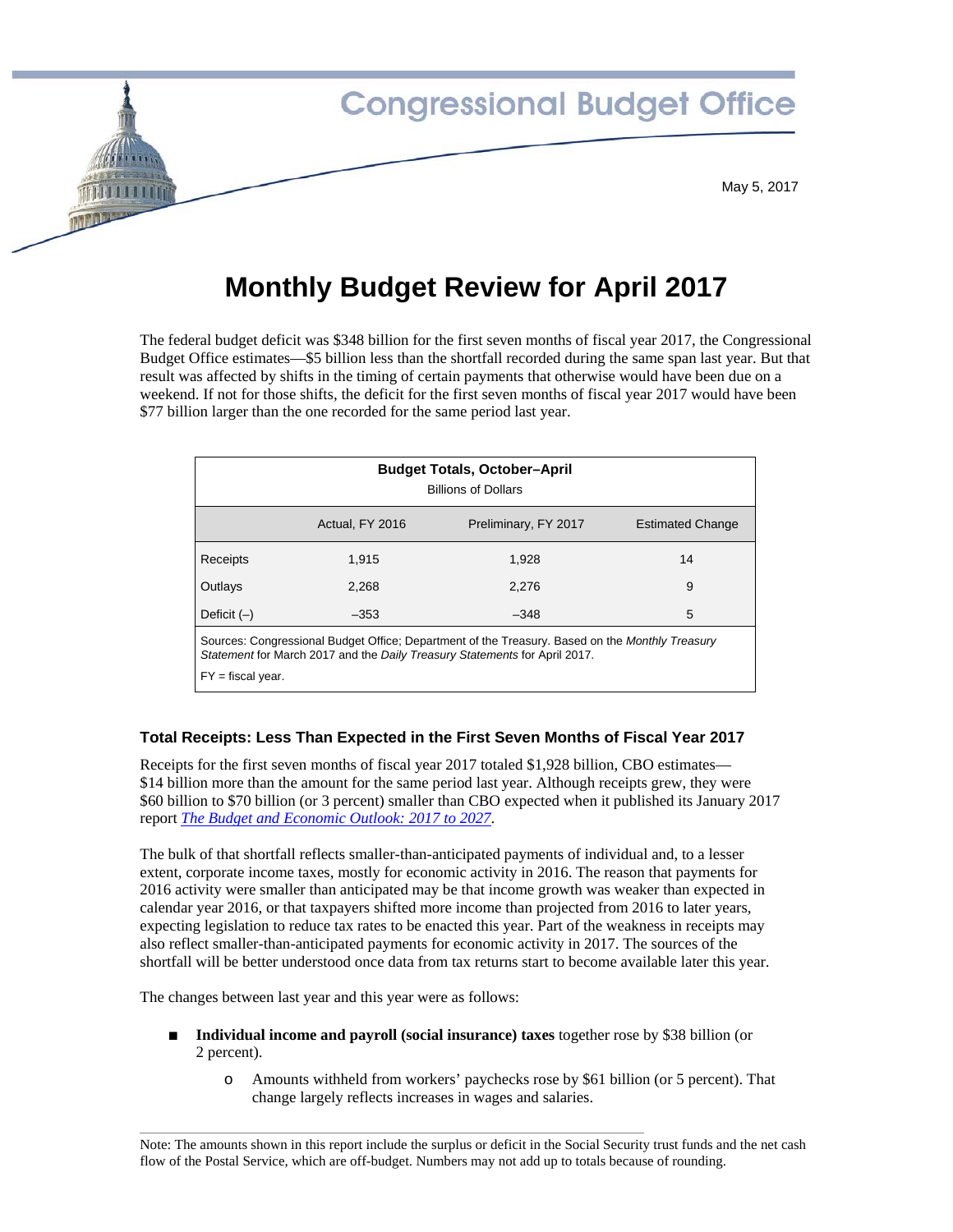- o Nonwithheld payments of income and payroll taxes fell by \$13 billion (or 3 percent). Much of that decline occurred in April, when taxpayers made their final payments of taxes for 2016.
- o Individual income tax refunds rose by \$9 billion (or 4 percent), further reducing net receipts.
- o Receipts from unemployment insurance taxes (one kind of payroll tax) declined by \$2 billion (or 10 percent).
- **Remittances from the Federal Reserve** to the Treasury, which are included in "Other Receipts" in the table below, fell by \$27 billion, largely because the Fixing America's Surface Transportation Act (Public Law 114-94) required the Federal Reserve to remit most of its surplus account to the Treasury in fiscal year 2016. The central bank remitted the required amount, \$19 billion, in a onetime payment in late December 2015.

| Receipts, October-April<br><b>Billions of Dollars</b>             |         |              |                                               |         |  |
|-------------------------------------------------------------------|---------|--------------|-----------------------------------------------|---------|--|
|                                                                   | Actual, | Preliminary, | <b>Estimated Change</b><br><b>Billions of</b> |         |  |
| Major Program or Category                                         | FY 2016 | FY 2017      | <b>Dollars</b>                                | Percent |  |
| Individual Income Taxes                                           | 941     | 946          | 5                                             | 0.6     |  |
| <b>Payroll Taxes</b>                                              | 638     | 670          | 32                                            | 5.0     |  |
| Corporate Income Taxes                                            | 158     | 159          | 1                                             | 0.9     |  |
| <b>Other Receipts</b>                                             | 178     | 153          | $-25$                                         | $-14.2$ |  |
| <b>Total</b>                                                      | 1,915   | 1,928        | 14                                            | 0.7     |  |
| Memorandum:<br>Combined Individual Income and<br>Payroll Taxes    |         |              |                                               |         |  |
| Withheld taxes                                                    | 1,348   | 1,409        | 61                                            | 4.5     |  |
| Other, net of refunds                                             | 231     | 208          | $-23$                                         | $-10.1$ |  |
| Total                                                             | 1,579   | 1,617        | 38                                            | 2.4     |  |
| Sources: Congressional Budget Office; Department of the Treasury. |         |              |                                               |         |  |
| $FY = fiscal year$ .                                              |         |              |                                               |         |  |

**Corporate income taxes** rose by \$1 billion (or 1 percent).

### **Total Outlays: Up by 0.4 Percent in the First Seven Months of Fiscal Year 2017**

Outlays for the first seven months of fiscal year 2017 totaled \$2,276 billion, CBO estimates—\$9 billion (or 0.4 percent) more than the amount during the same period last year. That increase would have been greater (about 4 percent) if not for the shift of certain payments from October 2016 to September 2016 and from May 2016 to April 2016. The discussion below reflects adjustments to remove the effects of timing shifts.

The largest increases in outlays were the following:

- Outlays for each of the three largest mandatory spending programs increased by 3 percent, boosting outlays by a total of \$34 billion.
	- o **Social Security benefits** increased by \$16 billion, reflecting typical recent growth in the number of beneficiaries and in the average benefit payment.
	- o **Medicare** spending grew by \$11 billion, reflecting typical growth in the number of beneficiaries and growth in the cost of services for those beneficiaries.
	- o **Medicaid** spending grew by \$7 billion, in part because of new enrollees added through expansions of coverage authorized by the Affordable Care Act.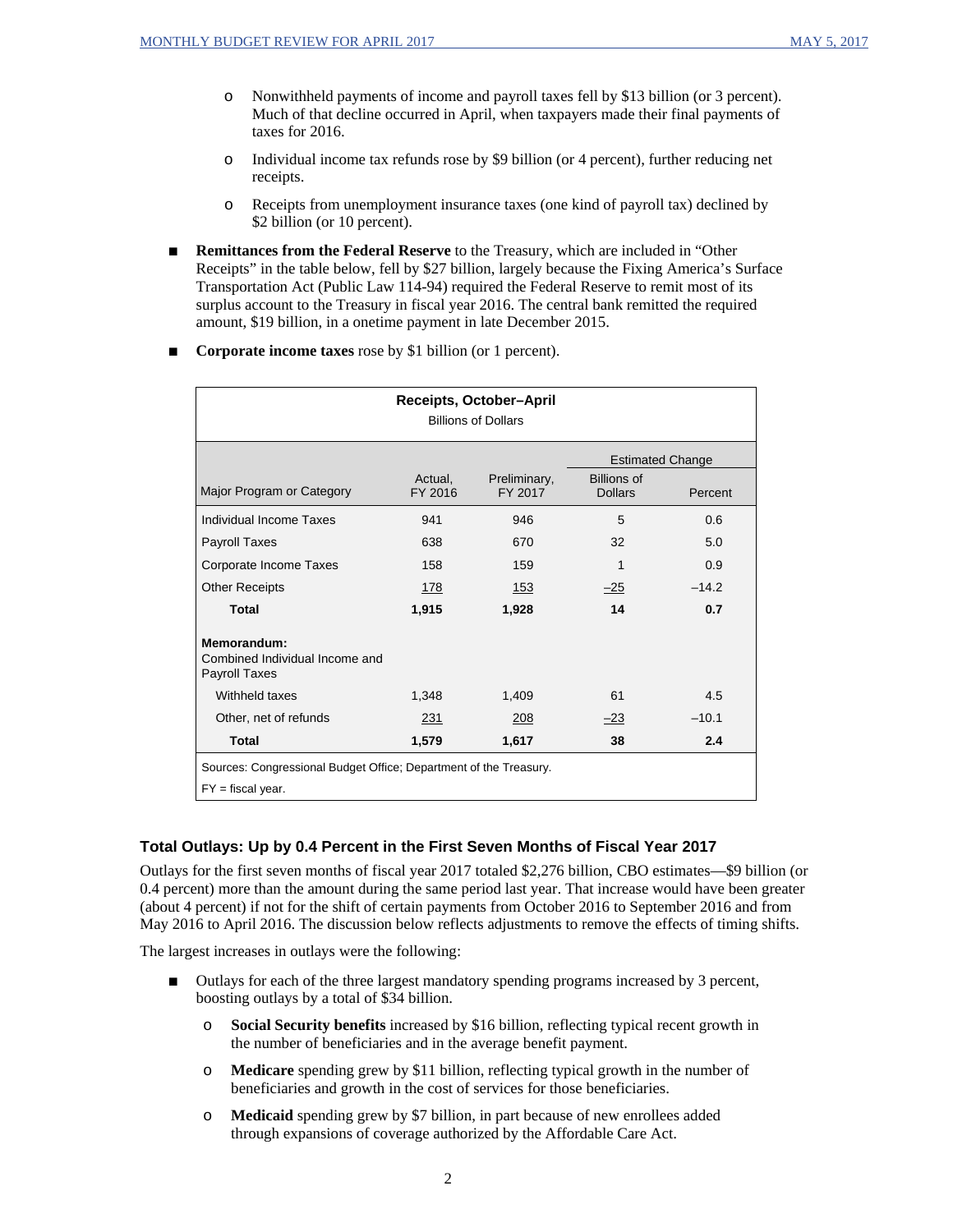- Outlays for **net interest on the public debt** increased by \$32 billion (or 22 percent), largely because of differences in the rate of inflation. To account for inflation, the Treasury Department adjusts the principal of its inflation-protected securities each month. (It uses the change in the consumer price index for all urban consumers that was recorded two months earlier to make that adjustment.) The adjustments made in the first seven months of fiscal year 2016 were negative, but those made to date in 2017 have been positive.
- Payments to the **Federal Communications Commission** from auctions of licenses to use the electromagnetic spectrum decreased by \$8 billion. Because the proceeds from those auctions are recorded in the budget as offsetting receipts (that is, as reductions in outlays), that decrease in payments has resulted in higher outlays, which are included in the "Other" category in the table below.
- Outlays for the **Department of Housing and Urban Development** increased by \$8 billion, largely because the department made downward revisions in April 2016 to the estimated net subsidy costs of loans and loan guarantees issued in prior years but has made no such revisions yet this year.
- Outlays for **subsidies for health insurance** purchased through the marketplaces established under the Affordable Care Act, which are included in "Other" in the table below, rose by about \$4 billion (or 25 percent). Spending climbed largely because the premiums for those plans were higher than last year.

Outlays in some areas of the budget declined:

- The government received \$9 billion more in payments from **Fannie Mae and Freddie Mac** than it did last year. The two entities made quarterly payments to the Treasury in December and March. Those payments are recorded as offsets to spending and thus reduce net outlays.
- Outlays for the **Department of Education**, which are included in "Other" in the table below, fell by \$3 billion (or 7 percent), mostly because of decreased spending for student loans and Pell grants.

| <b>Outlays, October-April</b><br><b>Billions of Dollars</b>       |                    |                         |                     |                                                                               |         |
|-------------------------------------------------------------------|--------------------|-------------------------|---------------------|-------------------------------------------------------------------------------|---------|
|                                                                   |                    |                         |                     | <b>Estimated Change</b><br>With Adjustments for<br>Timing Shifts <sup>a</sup> |         |
| Major Program or Category                                         | Actual,<br>FY 2016 | Preliminary,<br>FY 2017 | Estimated<br>Change | <b>Billions of</b><br><b>Dollars</b>                                          | Percent |
| <b>Social Security Benefits</b>                                   | 525                | 541                     | 16                  | 16                                                                            | 3.1     |
| Medicare <sup>b</sup>                                             | 347                | 315                     | $-32$               | 11                                                                            | 3.3     |
| Medicaid                                                          | 212                | 220                     | Z                   | $\overline{I}$                                                                | 3.5     |
| <b>Subtotal, Largest</b><br><b>Mandatory Spending</b><br>Programs | 1,085              | 1,076                   | -9                  | 34                                                                            | 3.2     |
| DoD-Military <sup>c</sup>                                         | 331                | 323                     | $-8$                | 1                                                                             | 0.2     |
| Net Interest on the Public Debt                                   | 149                | 181                     | 32                  | 32                                                                            | 21.8    |
| Other                                                             | 703                | 696                     | $-7$                | 23                                                                            | 3.4     |
| Total                                                             | 2,268              | 2,276                   | 9                   | 90                                                                            | 4.1     |

Spending for other programs and activities increased or decreased by smaller amounts.

Sources: Congressional Budget Office; Department of the Treasury.

DoD = Department of Defense; FY = fiscal year.

a. Adjusted amounts exclude the effects of shifting payments that otherwise would have been made on a weekend or holiday. If not for those timing shifts, total outlays would have been \$2,227 billion in the first seven months of fiscal year 2016 and \$2,317 billion in the first seven months of fiscal year 2017.

b. Medicare outlays are net of offsetting receipts.

c. Excludes a small amount of spending by DoD on civil programs.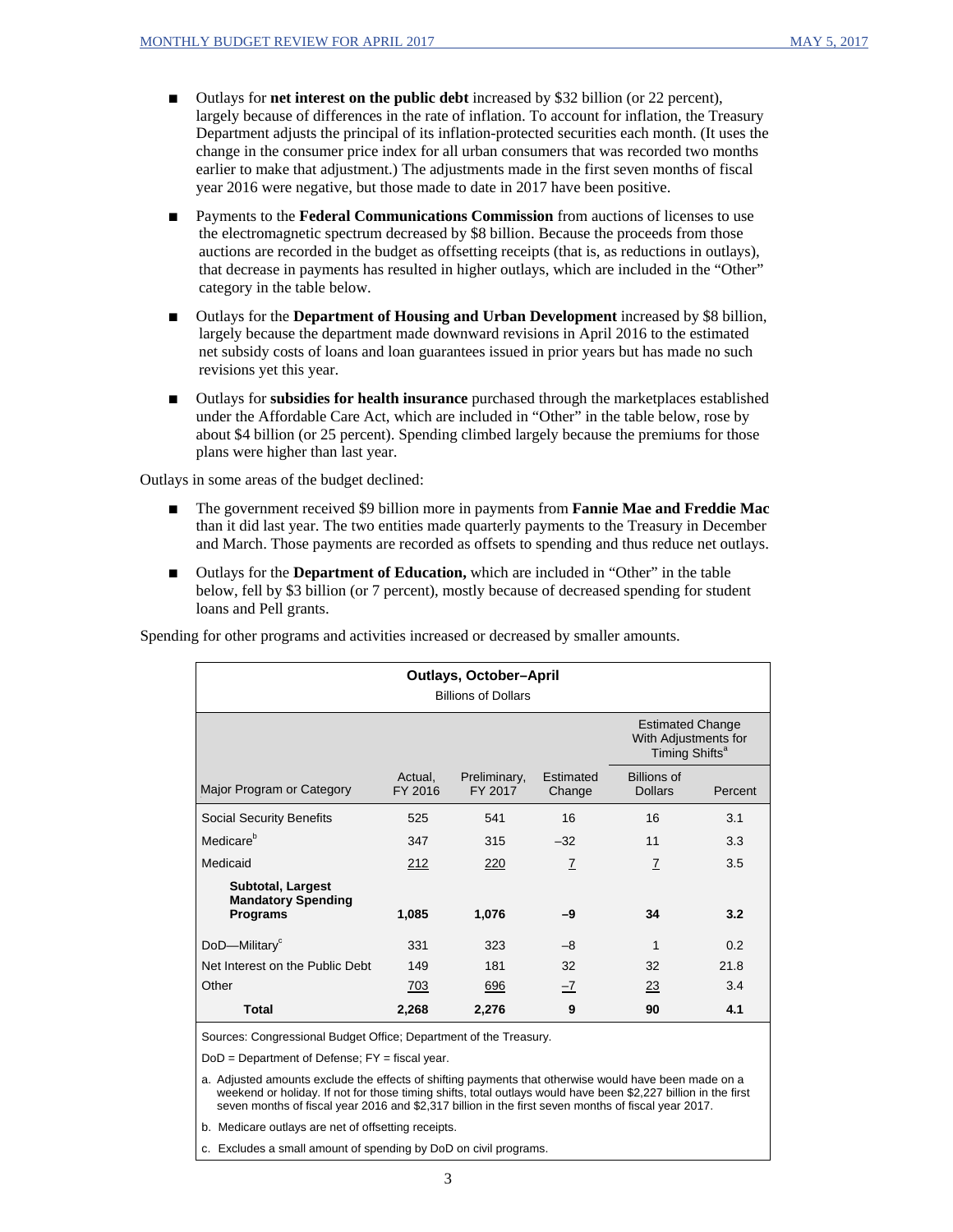### **Estimated Surplus in April 2017: \$179 Billion**

In CBO's estimation, the federal government realized a surplus of \$179 billion in April 2017—\$72 billion more than the surplus in April 2016.

CBO estimates that receipts in April 2017 totaled \$455 billion—\$17 billion (or 4 percent) more than those in the same month last year. Receipts of corporate income taxes rose by \$23 billion as a result of a change in the filing deadlines this year for tax returns by most corporations, from mid-March to mid-April, as mandated by the Surface Transportation and Veterans Health Care Choice Improvement Act of 2015 (P.L. 114-41).

Individual income and payroll taxes declined by \$8 billion, on net. Nonwithheld payments for those taxes, largely final payments of 2016 taxes, declined by \$8 billion, and income tax refunds rose by \$4 billion, further reducing net receipts. Partly offsetting those decreases in revenue was an increase of \$5 billion (or 3 percent) in withholding of individual income and payroll taxes; that increase reflects increases in wages and salaries.

| <b>Budget Totals for April</b><br><b>Billions of Dollars</b>                                                                                                                                                                                                                                                                                                                      |                    |                         |                     |                                                                               |         |
|-----------------------------------------------------------------------------------------------------------------------------------------------------------------------------------------------------------------------------------------------------------------------------------------------------------------------------------------------------------------------------------|--------------------|-------------------------|---------------------|-------------------------------------------------------------------------------|---------|
|                                                                                                                                                                                                                                                                                                                                                                                   |                    |                         |                     | <b>Estimated Change</b><br>With Adjustments for<br>Timing Shifts <sup>a</sup> |         |
|                                                                                                                                                                                                                                                                                                                                                                                   | Actual,<br>FY 2016 | Preliminary,<br>FY 2017 | Estimated<br>Change | <b>Billions of</b><br><b>Dollars</b>                                          | Percent |
| Receipts                                                                                                                                                                                                                                                                                                                                                                          | 438                | 455                     | 17                  | 17                                                                            | 3.8     |
| Outlays                                                                                                                                                                                                                                                                                                                                                                           | 332                | 276                     | $-56$               | 29                                                                            | 9.8     |
| Deficit $(-)$                                                                                                                                                                                                                                                                                                                                                                     | 106                | 179                     | 72                  | $-12$                                                                         | $-8.1$  |
| Sources: Congressional Budget Office; Department of the Treasury.<br>$FY = fiscal year$ .<br>a. Adjusted amounts exclude the effects of shifting payments that otherwise would have been made on a<br>weekend or holiday. If not for those timing shifts, the budget would have shown a surplus of \$135 billion<br>in April 2017 and \$147 billion in April 2016, CBO estimates. |                    |                         |                     |                                                                               |         |

Total spending in April 2017 was \$276 billion, CBO estimates—\$56 billion less than spending in April 2016. If not for shifts of certain payments from April to March this year, outlays would have increased by \$29 billion (or 10 percent). (The changes discussed below reflect adjustments to account for those shifts.)

Among the larger changes in outlays were these:

- Outlays for the **Department of Housing and Urban Development** increased by \$10 billion, largely because the department reduced its estimate in April 2016 of the net subsidy costs of loans and loan guarantees issued in prior years but did not do so this April.
- Payments to the **Federal Communications Commission** from auctions of licenses to use the electromagnetic spectrum decreased by \$8 billion. Because the proceeds from those auctions are recorded in the budget as offsetting receipts (that is, as reductions in outlays), that decrease in payments resulted in higher outlays.
- Outlays for **net interest on the public debt** increased by \$5 billion (or 20 percent).

Spending for other programs and activities increased or decreased by smaller amounts. Spending for the government's three largest mandatory spending programs collectively was roughly unchanged: Outlays for **Social Security benefits** increased by \$2 billion (or 3 percent), but those for **Medicaid** and **Medicare** decreased by \$2 billion (or 7 percent) and \$300 million (or 1 percent), respectively.